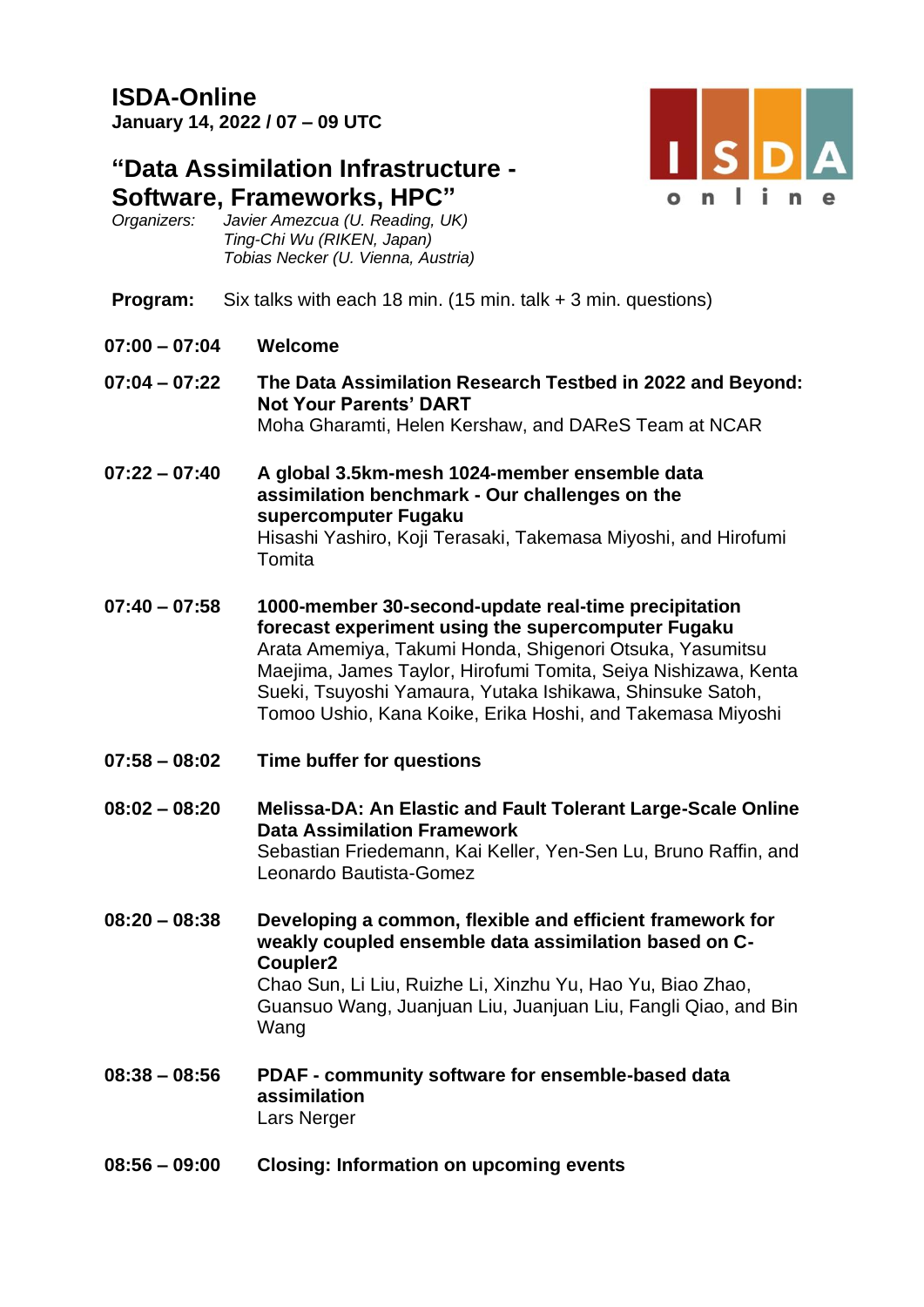### **Please note:**

- **The times in UTC are approximate. In case of technical problems, we might have to change the order of the presentations.**
- When you login to the session before 07:00 UTC, and everything is quiet, this is most likely because we muted the microphones.
- **Time Zones: 07 – 09 UTC**  $07 - 09$  am GMT (London) |  $08 - 10$  am CET (Berlin) Asia/Australia: 03 – 05 pm CST (Shanghai) | 04 – 06 pm JST (Tokyo) | 06 – 08 pm AEDT (Sydney) Americas: 11pm – 01 am PST (San Fran.) | 00 – 02 am MST (Denver) |  $02 - 04$  am EST (New York)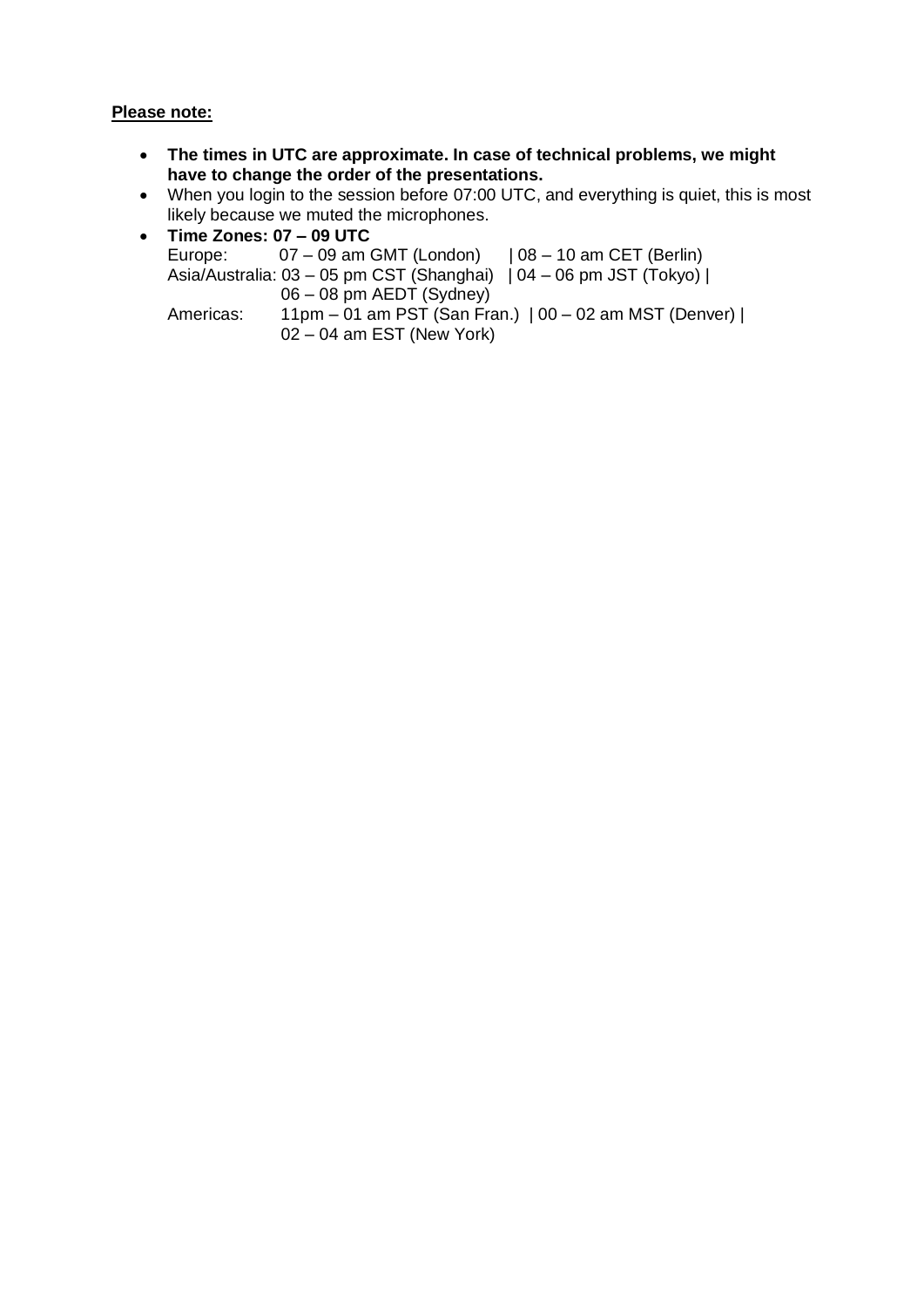#### **The Data Assimilation Research Testbed in 2022 and Beyond: Not Your Parents' DART**

Moha Gharamti, Helen Kershaw and DAReS Team *NCAR Data Assimilation Research Section*

The mission of the Data Assimilation Research Section (DAReS) at NCAR is to accelerate progress in actionable Earth System Science at NCAR, UCAR universities and in the broader science community by providing state-of-the-art ensemble DA capabilities including DA for NCAR community modeling systems. For nearly 20 years, the DAReS team has done this using the Data Assimilation Research Testbed (DART), an open-source community facility that provides software tools for data assimilation research, development and education. While the goals have remained the same, DART has evolved continuously to address novel science applications using state-of-the-art software on cutting edge computing platforms.

The current processes for adding new models and observations to DART will be reviewed along with examples of several recently developed applications with novel scientific impact. A review of the science results will demonstrate some of the many available DART diagnostic tools. DART uses specialized ensemble filter algorithms that allow a single source to run efficiently on platforms ranging from laptops to supercomputers. This framework also allows straightforward, efficient implementation of novel nonlinear and non-Gaussian ensemble filters in addition to hybrid ensemble-variational variants. These algorithms and their parallel implementation will be discussed along with a preview of current development exploring the use of GPUs in preparation for exascale computing technology. Pointers to the comprehensive DART documentation and a variety of educational/tutorial information will be provided.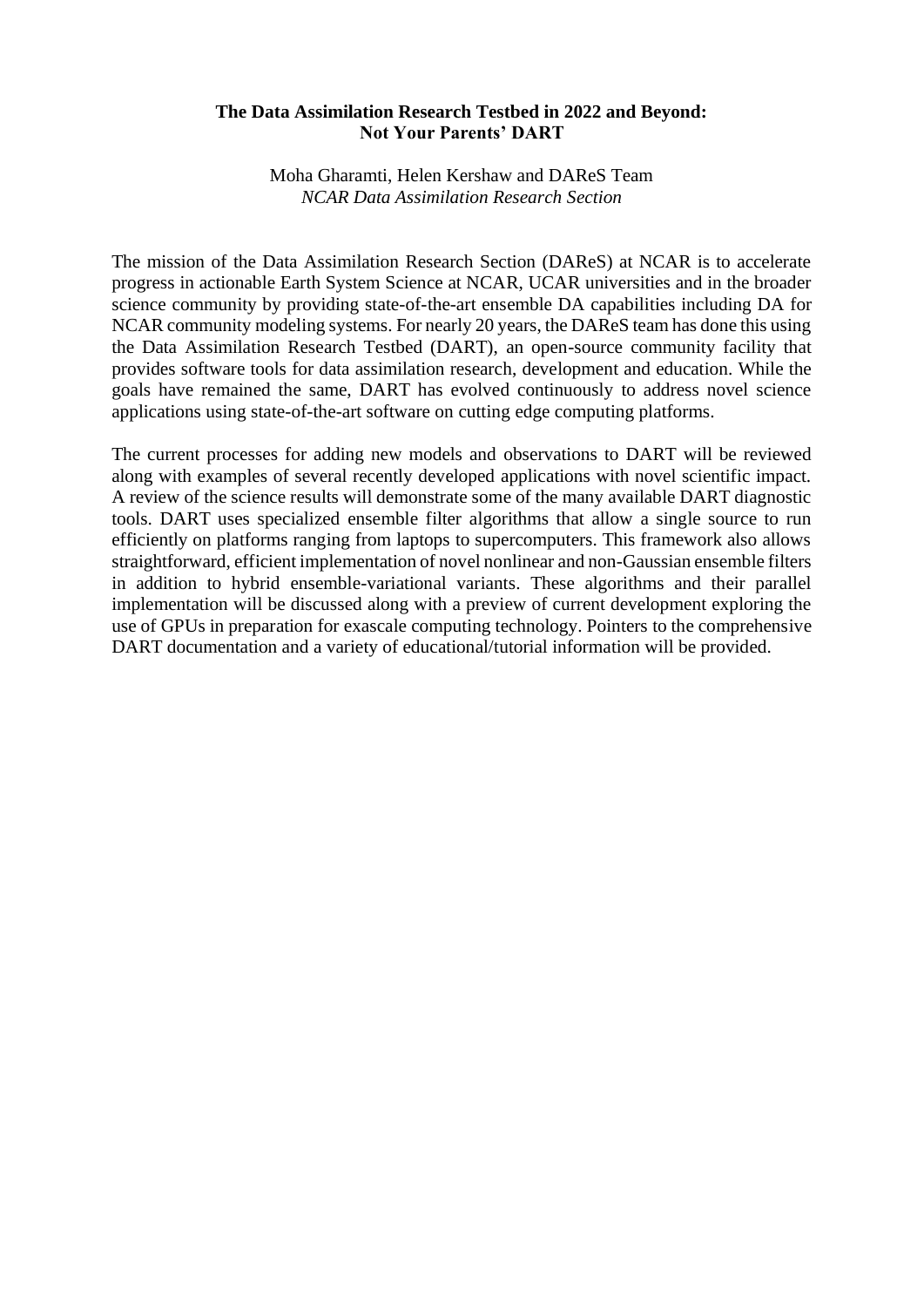#### **A global 3.5km-mesh 1024-member ensemble data assimilation benchmark - Our challenges on the supercomputer Fugaku**

Hisashi YASHIRO<sup>1</sup>, Koji Terasaki<sup>2</sup>, Takemasa Miyoshi<sup>2</sup>, and Hirofumi Tomita<sup>2</sup>

<sup>1</sup> National Institute for Environmental Studies (NIES), Japan <sup>2</sup> RIKEN Center for Computational Science, Japan

The ground-breaking, massive ensemble data assimilation (DA) benchmark has been conducted on the Japanese new flagship supercomputer "Fugaku" using Nonhydrostatic ICosahedral Atmospheric Model (NICAM) and Local Ensemble Transform Kalman Filter (LETKF). Fugaku has a many-core general-purpose CPU (A64FX) based on the Arm instruction set. Also, Fugaku has a large memory bandwidth comparable to GPU, but the memory capacity per node is small. Therefore, it was necessary to reduce the memory footprint used by each computational process. The data transfer, including file I/O, was also a bottleneck in the execution time of the whole DA cycle. We applied a data-centric design approach to the NICAM-LETKF system such as; 1) parallel file input/output for the exchange of the data between the simulation and the DA, 2) usage of fast distributed local storage, 3) reduction of global communication, 4) usage of less precision floating-point variables and operation. These software optimizations/developments were conducted as a systems-applications co-design to achieve 100 times higher performance than the K computer. We achieved good computational scalability both in the atmospheric simulation and DA. The development of a numerical software library specialized for single-node single-precision calculation has succeeded in significantly reducing the time for eigenvalue calculation, which increases as the number of ensemble members increases. Finally, we realized a global 3.5 km mesh, 1024-member ensemble data assimilation with 131,705 nodes (6,291,456 cores) of Fugaku. In this experiment, a 1.3 PB of data was transferred from the simulation part to the DA part. And we showed that about four hours are required to complete one DA cycle.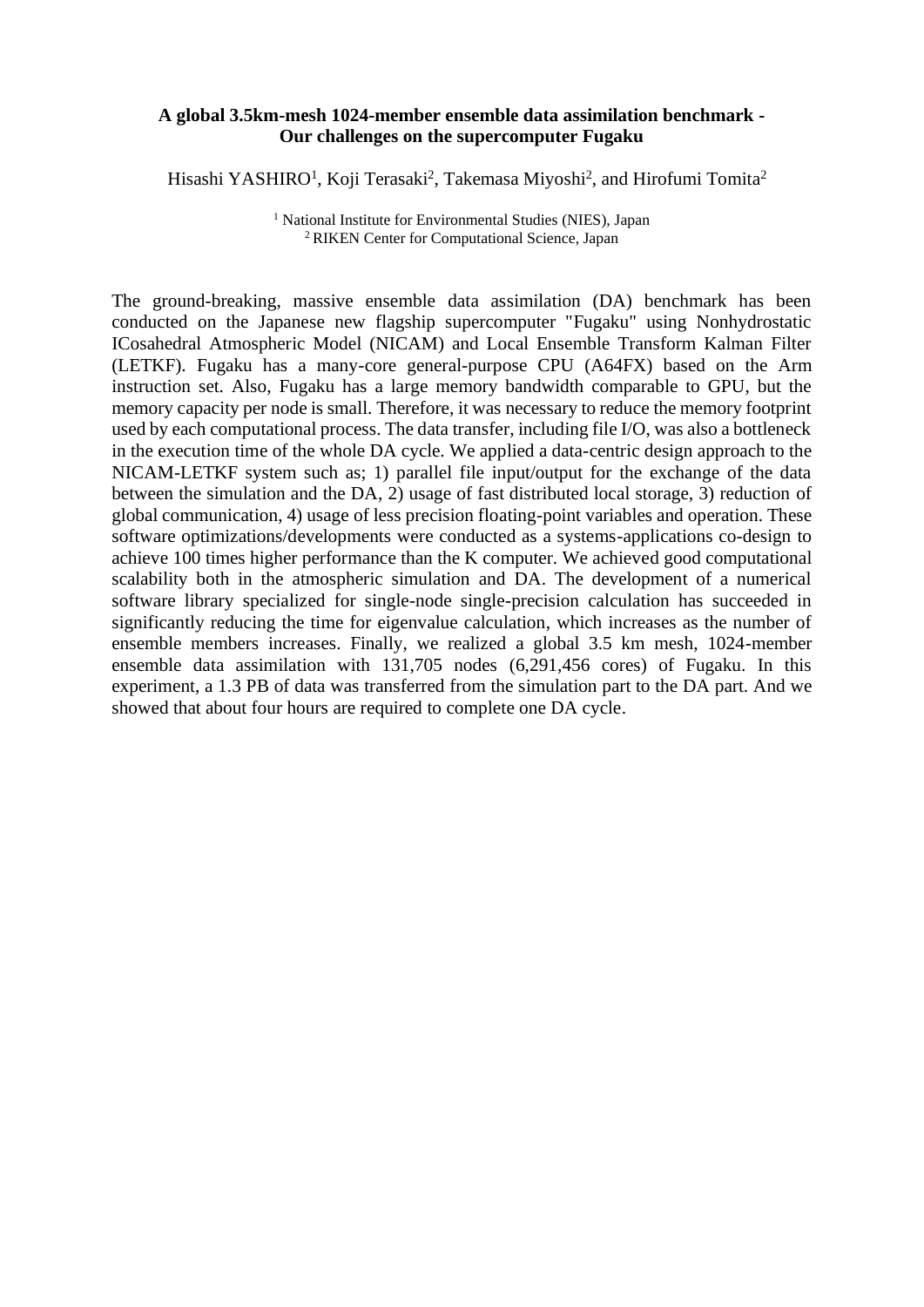#### **1000-member 30-second-update real-time precipitation forecast experiment using the supercomputer Fugaku**

Arata Amemiya<sup>1,2</sup>, Takumi Honda<sup>1</sup>, Shigenori Otsuka<sup>1,2</sup>, Yasumitsu Maejima<sup>1</sup>, James Taylor<sup>1</sup>, Hirofumi Tomita<sup>1,2</sup>, Seiya Nishizawa<sup>1</sup>, Kenta Sueki<sup>1,2</sup>, Tsuyoshi Yamaura1, Yutaka Ishikawa<sup>3</sup>, Shinsuke Satoh<sup>4</sup>, Tomoo Ushio<sup>5</sup>, Kana Koike<sup>6</sup>, Erika Hoshi<sup>6</sup>, Takemasa Miyoshi<sup>1,2,7</sup>

> <sup>1</sup> RIKEN center for computational science <sup>2</sup>RIKEN Cluster for Pioneering Research <sup>3</sup> National Institute of Informatics <sup>4</sup>National Institute of Information and Communication Technology <sup>5</sup> Osaka University  $^6$  MTI Ltd. <sup>7</sup>Interdisciplinary Theoretical and Mathematical Sciences Program

The supercomputer Fugaku is Japan's flagship supercomputer deployed in 2020 as the successor of the previous K computer. Fugaku won the first place in four rankings of supercomputers (TOP500, HPCG, HPL-AI, Graph500) in November 2021 for the fourth consecutive term. Once Fugaku started its full operations in March 2021, we conducted a realtime data assimilation and numerical weather prediction experiment with unprecedentedly large size to demonstrate Fugaku's capability. In the selected periods in the summer of 2021 during the Tokyo Olympic and Paralympic games, we ran the regional data assimilation and numerical weather prediction system SCALE-LETKF assimilating radar reflectivity and Doppler velocity of the multi-parameter phased array weather radar (MP-PAWR) every 30 seconds. The LETKF calculation was performed with 1000 members and extended 30 minutes forecasts were performed with 10 members for each initial time. We used 10,810 nodes in total, which corresponds to about 8 % of the entire Fugaku system. During most of the experimental periods, we successfully provided deterministic and probabilistic 30 minutes precipitation forecast refreshed every 30 seconds in Tokyo area and disseminated them on our website and smartphone application. The presentation will include the technical challenges and achievements in our experiments in performing real-time data assimilation with 1000 members using Fugaku.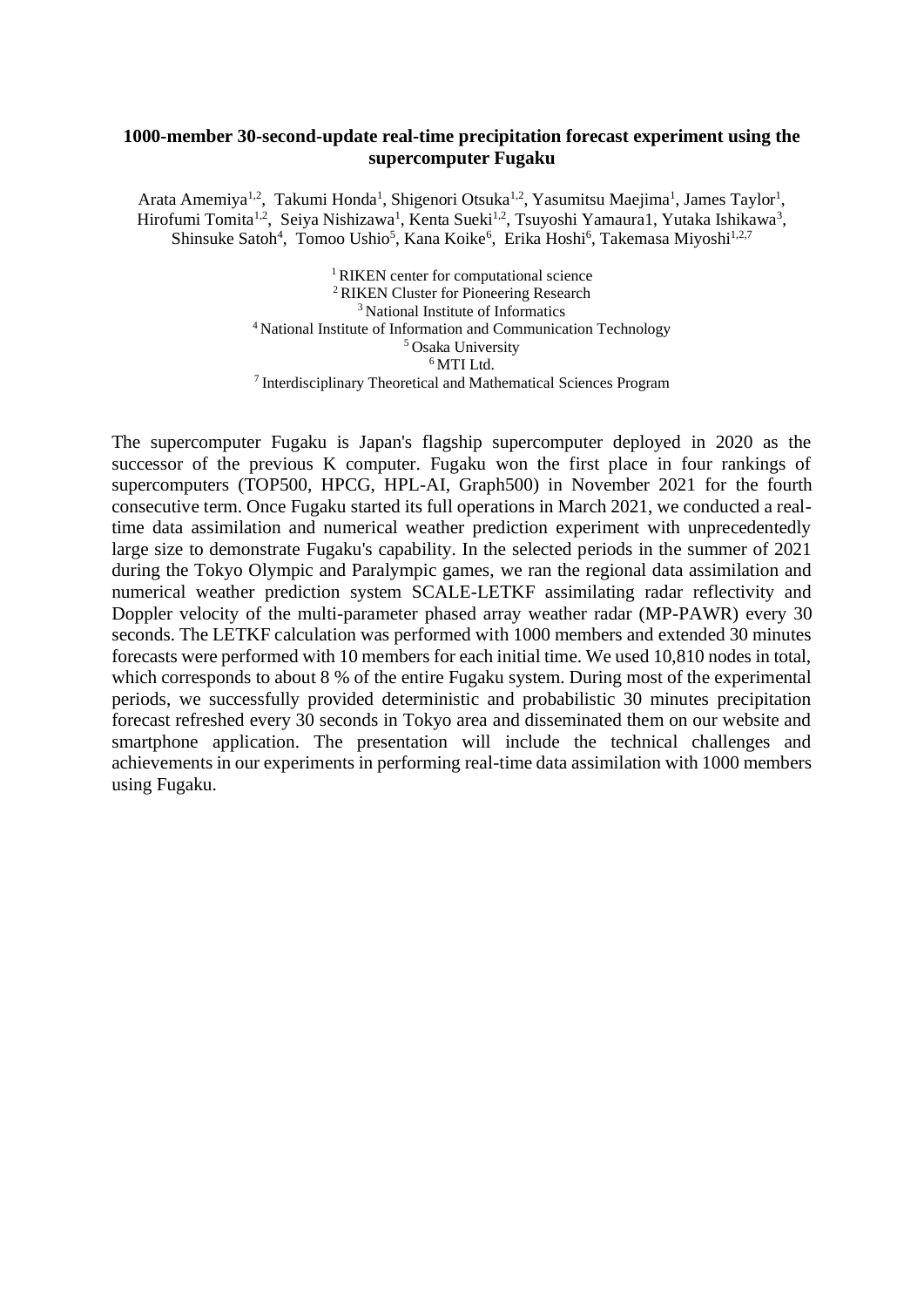#### **Melissa-DA: An Elastic and Fault Tolerant Large-Scale Online Data Assimilation Framework**

Sebastian Friedemann<sup>1</sup>, Kai Keller<sup>2</sup>, Yen-Sen Lu<sup>3</sup>, Bruno Raffin<sup>1</sup>, and Leonardo Bautista-Gomez<sup>2</sup>

<sup>1</sup> Univ. Grenoble Alpes, Inria, CNRS, Grenoble INP, LIG, 38000 Grenoble, France <sup>2</sup>Barcelona Supercomputing Center, 08034 Barcelona, Spain <sup>3</sup>Forschungzentrum Juelich, 52428 Juelich, Germany

Simulating chaotic systems (e.g., hydrological, climate or weather systems) requires both, observations and numerical-model states. As such model's resolution and simulation volume increase, capturing the fundamental nonlinear dynamics, including the system's full error covariance, becomes impractical. Ensemble-based data assimilation (DA) is a prevailed, however costly tool propagating the system together with the flow-dependent covariance. We present Melissa-DA, an elastic, online, fault-tolerant and modular framework for large-scale ensemble-based DA. The framework allows elastic addition and removal of allocated computing resources for state propagation at runtime. Data exchange between the components relies on the network layer and not on MPI, making the framework tolerant towards failures of individual components. Multiple members are propagated by each model instance allowing to minimize resource requirements. Melissa-DA provides an interface to connect climate models and assimilation techniques, includes a built-in interface to PDAF and its parallel-DA filter methods, and provides its own particle filter implementation. Experiments confirm the excellent scalability, running EnKF on up to 16,240 cores, propagating 16,384 members for a regional hydrological critical zone assimilation relying on the ParFlow model on a domain with about 4 M grid cells.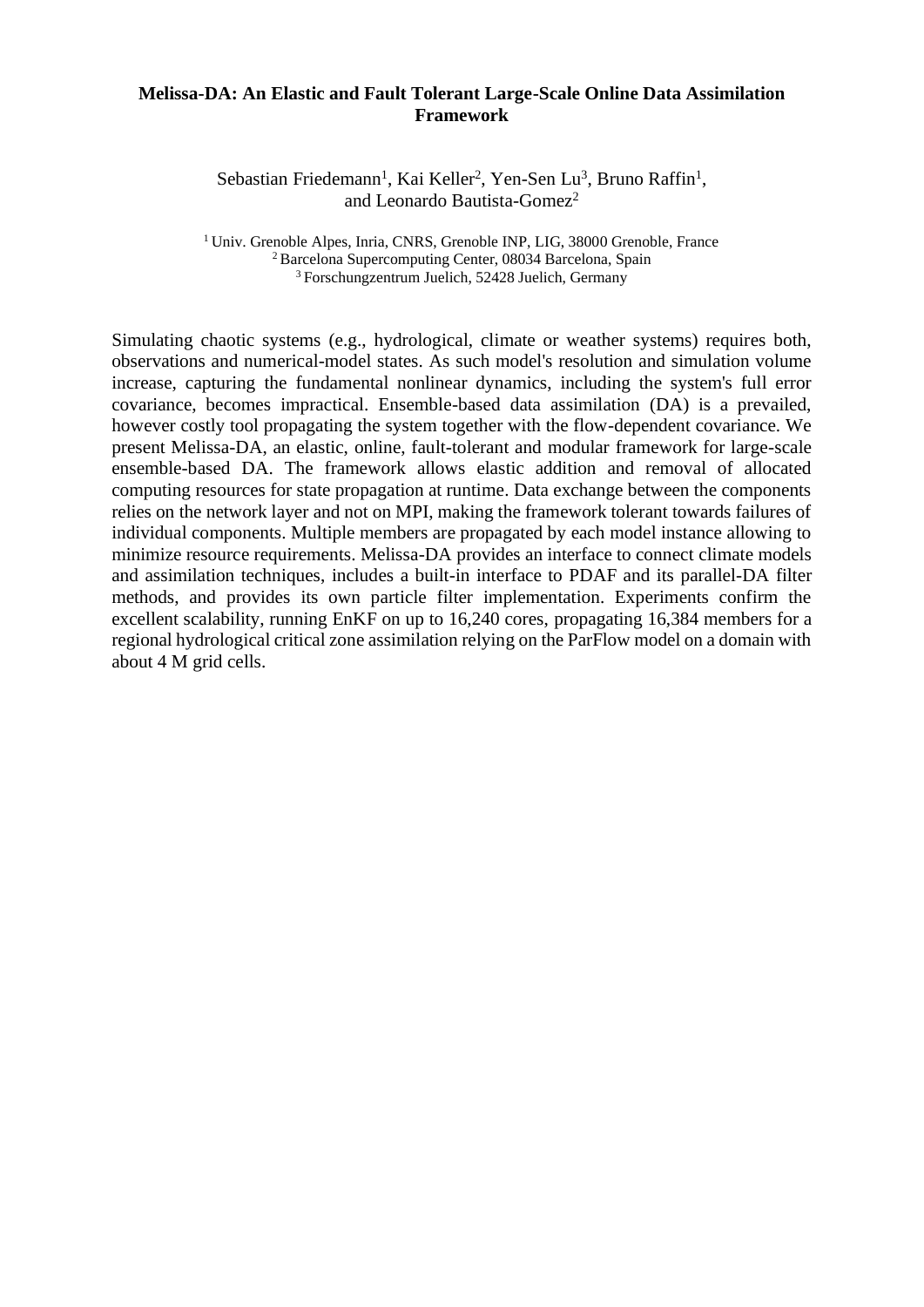#### **Developing a common, flexible and efficient framework for weakly coupled ensemble data assimilation based on C-Coupler2**

**Chao Sun** (Ministry of Education Key Laboratory for Earth System Modeling, Department of Earth System Science, Tsinghua University, Beijing, China) **Li Liu** (Ministry of Education Key Laboratory for Earth System Modeling, Department of Earth System Science, Tsinghua University, Beijing, China) **Ruizhe Li** (Ministry of Education Key Laboratory for Earth System Modeling, Department of Earth System Science, Tsinghua University, Beijing, China) **Xinzhu Yu** (Ministry of Education Key Laboratory for Earth System Modeling, Department of Earth System Science, Tsinghua University, Beijing, China) **Hao Yu** (Ministry of Education Key Laboratory for Earth System Modeling, Department of Earth System Science, Tsinghua University, Beijing, China) **Biao Zhao** (Ministry of Education Key Laboratory for Earth System Modeling, Department of Earth System Science, Tsinghua University, Beijing, China; First Institute of Oceanography, Ministry of Natural Resources, Qingdao, China; Key Lab of Marine Science and Numerical Modeling, Ministry of Natural Resources, Qingdao, China) **Guansuo Wang** (First Institute of Oceanography, Ministry of Natural Resources, Qingdao, China) **Juanjuan Liu** (State Key Laboratory of Numerical Modeling for Atmospheric Sciences and Geophysical Fluid Dynamics (LASG), Institute of Atmospheric Physics, Chinese Academy of Sciences, Beijing, China) **Fangli Qiao** ( First Institute of Oceanography, Ministry of Natural Resources, Qingdao, China; Key Lab of Marine Science and Numerical Modeling, Ministry of Natural Resources, Qingdao, China) **Bin Wang** (Ministry of Education Key Laboratory for Earth System Modeling, Department of Earth System Science, Tsinghua University, Beijing, China; State Key Laboratory of Numerical Modeling for Atmospheric Sciences and Geophysical Fluid Dynamics (LASG), Institute of Atmospheric Physics,

Chinese Academy of Sciences, Beijing, China)

Data assimilation (DA) provides better initial states of model runs by combining observational information and models. Ensemble-based DA methods that depend on the ensemble run of a model have been widely used. In response to the development of seamless prediction based on coupled models or even earth system models, coupled DA is now in the mainstream of DA development. In this paper, we focus on the technical challenges in developing a coupled ensemble DA system, which have not been satisfactorily addressed to date. We first propose a new Data Assimilation Framework based on C-Coupler2 (DAFCC) for weakly coupled ensemble DA, which enables users to conveniently integrate a DA method into a model as a procedure that can be directly called by the model. DAFCC automatically and efficiently handles data exchanges between the model ensemble members and the DA method, and enables the DA method to utilize more processor cores in parallel execution. Based on DAFCC, we then develop a sample weakly coupled ensemble DA system by combining the ensemble DA system GSI/EnKF and the coupled model FIO-AOW. This sample DA system and our evaluations demonstrate the effectiveness of DAFCC in both developing a weakly coupled ensemble DA system and accelerating the DA system.